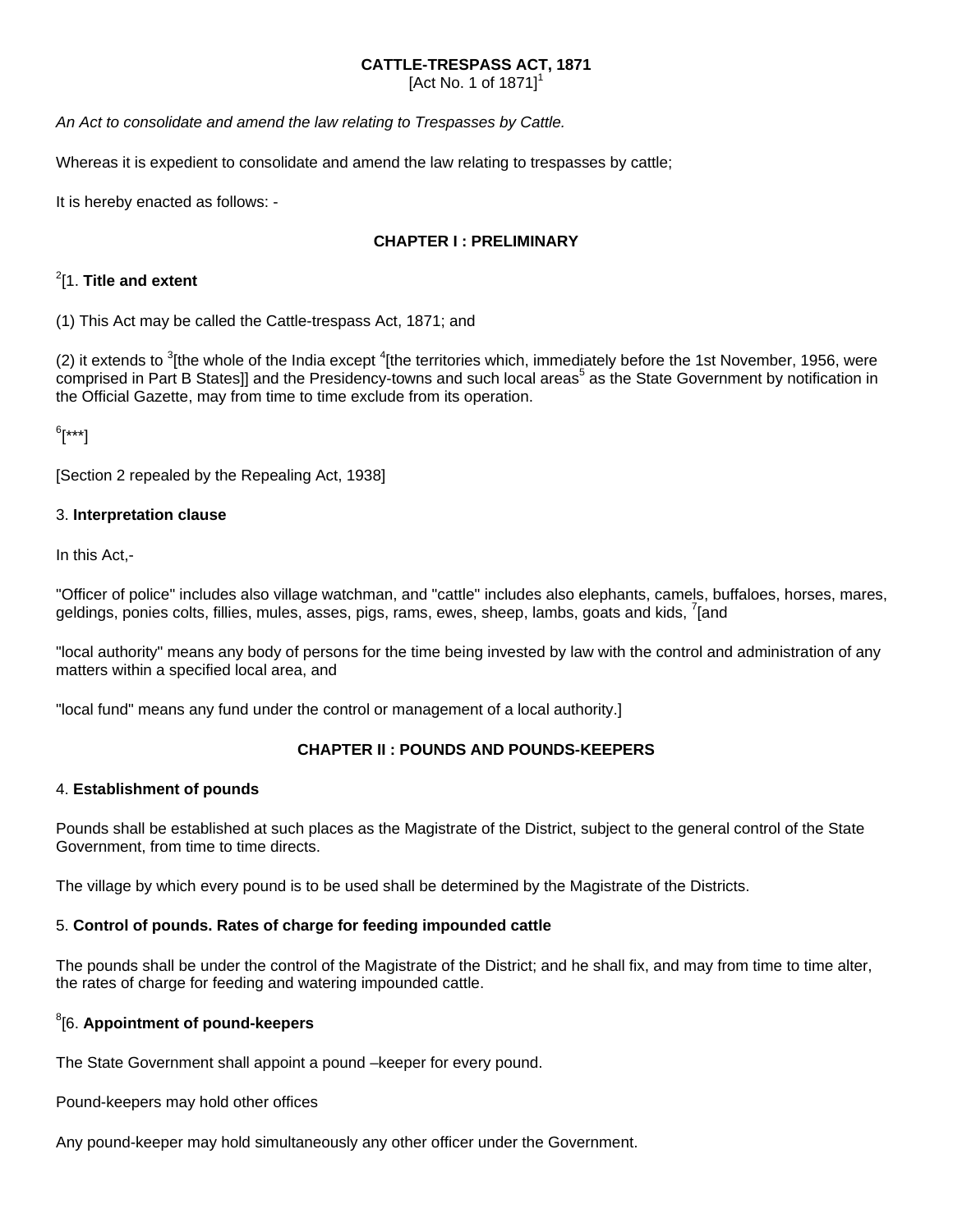Pound-keepers to be public servants

Every pound-keeper shall be deemed to be a public servant within the meaning of the Indian Penal Code.].

## **Duties of pound-keepers**

### 7. **To keep registers and furnish returns**

Every pound-keeper shall keep such registers and furnish such returns as the State Government from time to time directs.

#### 8. **To register seizures**

When cattle are brought to a pound, the pound-keeper shall enter in his register-

- (a) the number and description of the animals,
- (b) the day and hour on and at which they were so brought,
- (c) the name and residence of the seizure, and
- (d) the name and residence of the owner, if known,

and shall give the seizure or his agent a copy of the entry.

## 9. **To take charge of and feed cattle**

The pound-keeper shall take charge of, feed and water the cattle until they are disposed of as hereinafter directed.

## **CHAPTER III : IMPOUNDING CATTLE**

## 9 10. **Cattle damaging land**

The cultivator or occupier of any land,

or any person who has advanced cash for the cultivation of the crop or produce on any land,

or the vendee or mortgagee of such crop or produce, or any part thereof,

may seize or cause to be seized any cattle trespassing on such land, and doing damage thereto of to any crop or produce thereon, and <sup>10</sup>[send them or cause them to be sent within twenty four hours ] to the pound established for the village in which the land is situated.

#### **Police to aid seizures**

All officers of police shall, when required, aid in preventing (a) resistance to such seizures and (b) rescues from persons making such seizures.

**Comment**: *A person is not entitled to seize cattle which has not done any damage. A clear finding of damage done by the trespassing cattle is essential to a conviction under section 24. AIR Patna 299* 

#### 11. **Cattle damaging public roads, canals and embankments**

Persons is charge of public roads, pleasure-grounds, plantations, canals, drainage-works, embankments and the like, and officers of police, may seize, or cause to be seized, any cattle doing damage to such roads, grounds, plantations, canals,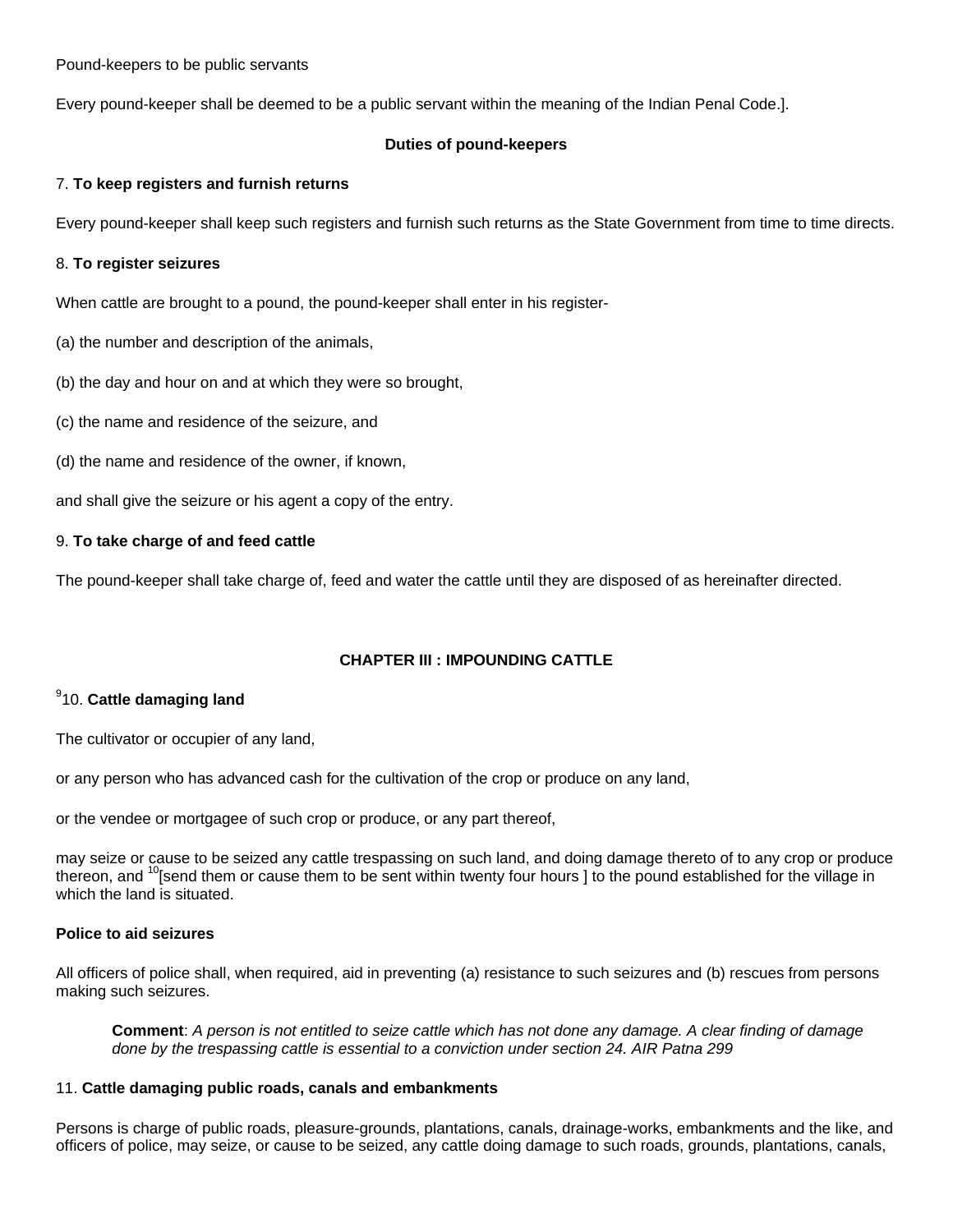drainage-works, embankments, and the like, or the sides or slopes or such roads, canals, drainage-works, or embankments, or found straying thereon.

And shall <sup>11</sup>[send them or cause them to be sent within twenty-four hours] to the nearest pound.

## 12[12. **Fines for cattle impounded**

For every head of cattle impounded as aforesaid, the pound-keeper shall levy a fine in accordance with the scale for the time being prescribed by the State Government in this behalf by notification in the Official Gazette. Different scales may be prescribed for different local areas.

All fines so levied shall be sent to the Magistrate of the District through such officer as the State Government may direct.

## **List of fines and charges for feeding**

A list of the fines and of the rates of charge for feeding and watching cattle shall be posted in a conspicuous place on or near to every pound.]

## **CHAPTER IV : DELIVERY OR SALE OF CATTLE**

## 13. **Procedure when owner claims the cattle and pays fines and charges**

If the owner of the impounded cattle or his agent appear and claim the cattle, the pound –keeper shall deliver them to him on payment of the fines and charges incurred in respect of such cattle.

The owner or his agent, on taking back the cattle, shall sign a receipt for them in the register kept by the pound-keeper.

## 14. **Procedure if cattle be not claimed within a week**

If the cattle be not claimed within seven days from the date of their being impounded, the pound-keeper shall report the fact to the officer in charge of the nearest police-station, or to such other officer as the Magistrate of the District appoints in this behalf.

Such officer shall thereupon stick up in a conspicuous part of his office a notice starting--

(a) the number and description of the cattle,

- (b) the placed where they were seized,
- (c) the place where they are impounded,

and shall cause proclamation of the same to be made by beat of drum in the village and at the market – place nearest to the place of seizure.

If the cattle be not claimed within seven days from the date of the notice, they shall be sold by public auction by the said officer, or an officer of his establishment deputed for that purpose, at such place and time and subject to such conditions as the Magistrate of the District by general or special order from time to time directs :

Provided that if any such cattle are, in the opinion of the Magistrate of the District, not likely to fetch a fair price if sold as aforesaid, they may be disposed of in such manner as he thinks fit.

#### 15. **Delivery to owner disputing legality of seizure, but making deposit**

If the owner or his agent appear and refuse to pay the said fines and expenses, on the ground that the seizure was illegal, and that the owner is about to make a complaint under section 20, then upon deposit of the fines and charges incurred in respect of the cattle, the cattle shall be delivered to him.

#### 16. **Procedure when owner refuses of omits to pay the fines and expenses**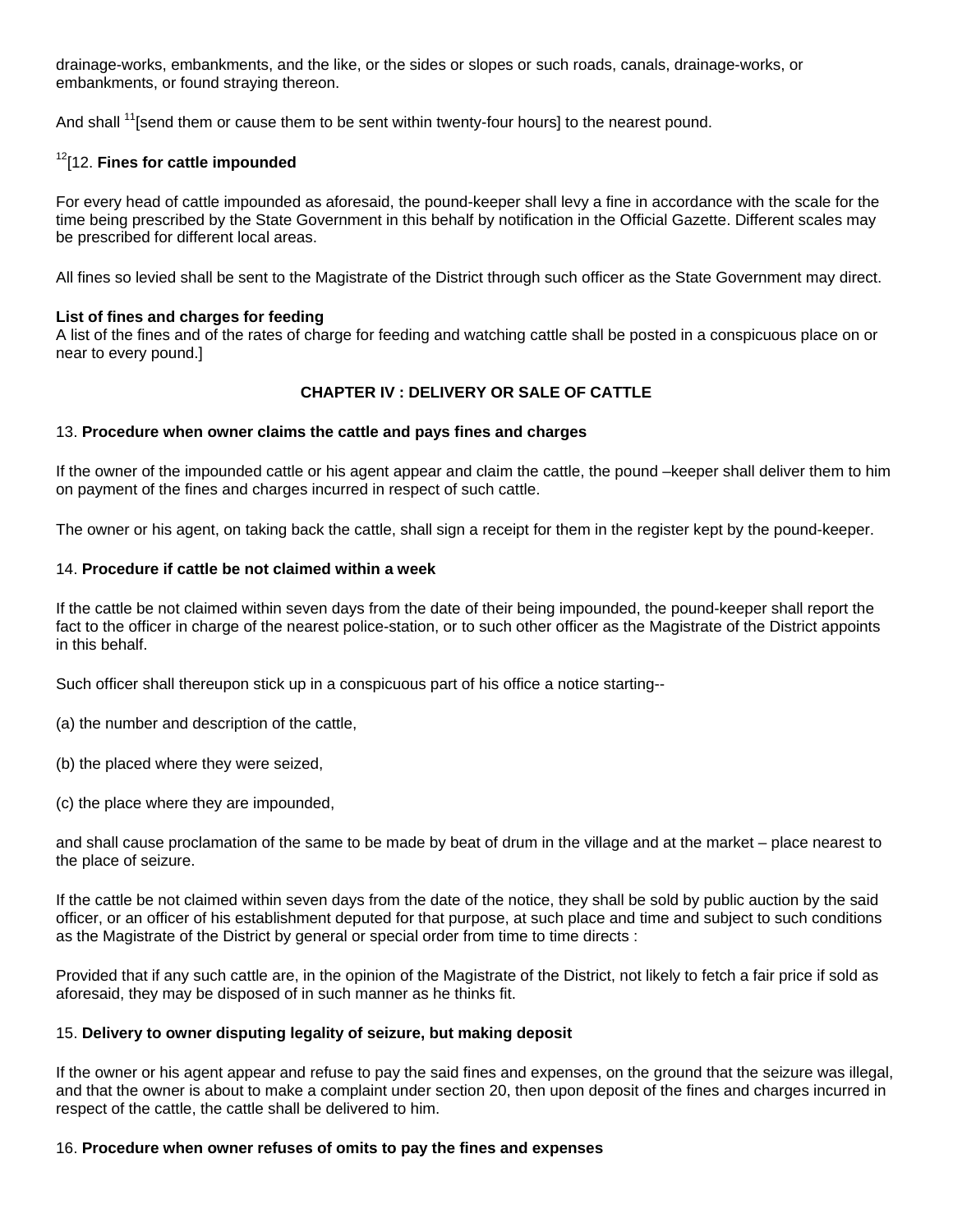If the owner or his agent appear and refuse or omit to pay or (in the case mentioned in section 15) to deposit the said fines and expenses, the cattle, or as many of them as may be necessary, shall be sold by public auction by such officer, at such place and time and subject to such conditions as are referred to in section 14.

Delivery of unsold cattle and balance of proceeds

The remaining cattle and the balance of the purchase- money, if any, shall be delivered to the owner or his agent, together with an account showing,--

(a) the number of cattle seized,

- (b) the time during which they have been impounded,
- (c) the amount of fines and charges incurred,
- (d) the number of cattle sold,
- (e) the proceeds of sale, and

(f) the manner in which those proceeds have been disposed of,

Delivery of unsold cattle and balance of proceeds

The owner or his agent shall give a receipt for the cattle delivered to him and for the balance of the purchase-money (if any) paid to him according to such account.

## 17. **Disposal of fines, expenses and surplus proceeds of sale**

The officer by whom the sale was made shall send to the Magistrate of the District the fines so deducted.

The charges for feedings and watering deducted under section 16 shall be paid over to the pound-keeper, who shall also retain and appropriate all sums received by him on account of such charges under section 13.

The surplus unclaimed proceeds of the sale of cattle shall be sent to the Magistrate of the District, who shall hold them in deposit for three months, and, if no claim thereto be preferred and established within that period shall, at its expiry,  $\frac{13}{16}$ be deemed to hold them as part of the revenues of the State].

[Section 18 repealed by the Government of India (Adaptation of Indian Laws) Order, 1937]

#### 19. **Officers and pound-keepers not to purchase cattle at sales under Act**

No officer of police, or other officer or pound –keeper appointed under the provisions herein contained shall, directly or indirectly, purchases any cattle at a sale under this Act.

Pound-keepers when not to release impounded cattle

No pound-keeper shall release or deliver any impounded cattle otherwise than in accordance with the former part of this Chapter , unless such release or delivery is ordered by a Magistrate or Civil Court.

## **CHAPTER V: COMPLAINTS OF ILLEGAL SEIZURE OR DETENTION**

#### 20. **Power to make complaints**

Any person whose cattle have been seized under this Act, or, having been so seized, have been detained in contravention of this Act, may, at any time within ten days from the date of the seizure, make a complaint to the Magistrate of the District or any Magistrate authorized to receive and try charges without reference by the Magistrate of the District.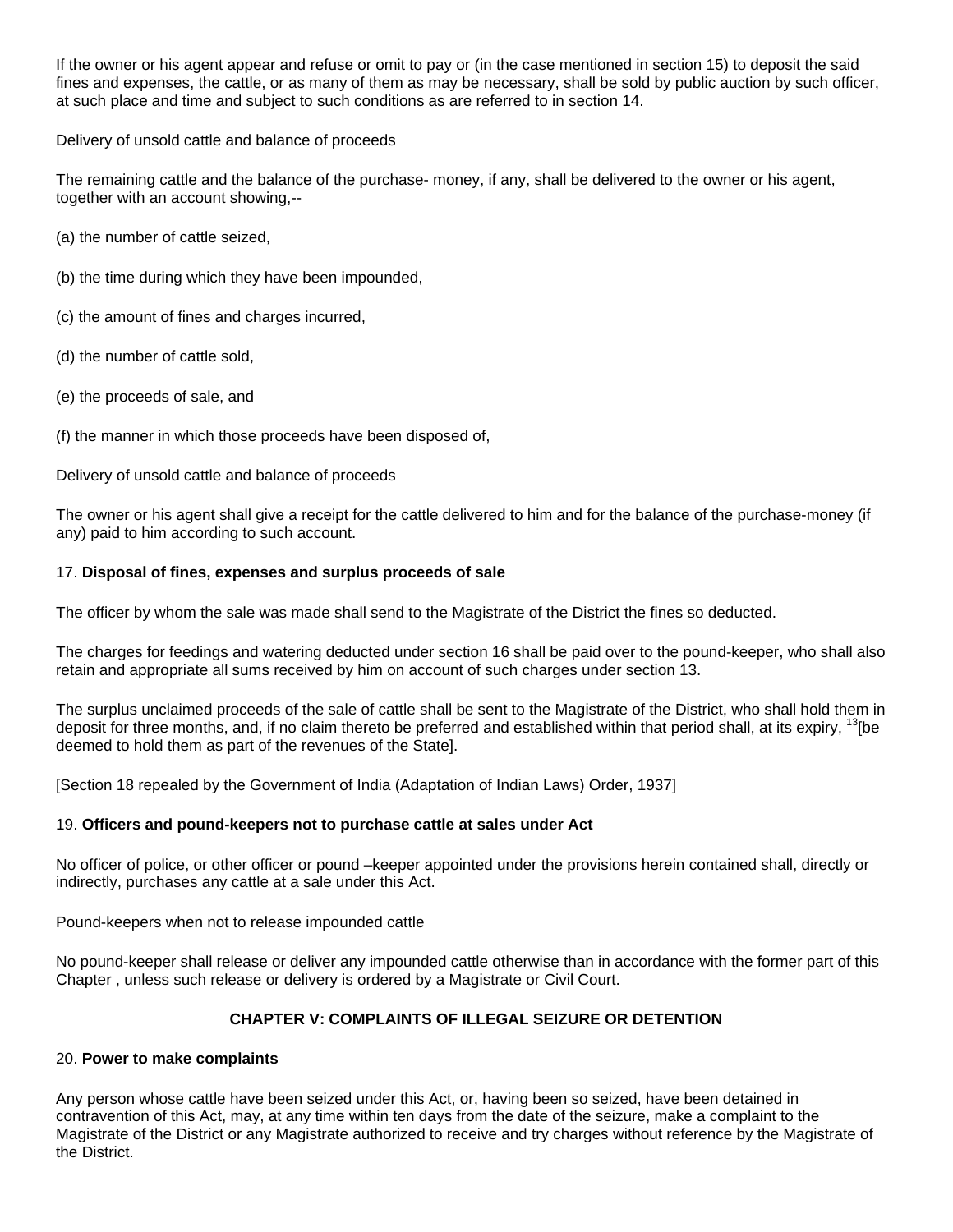### 21. **Procedure on complaint**

The complaint shall be made by the complainant in person, or by an agent personally acquainted with the circumstances. It may be either in writing or verbal. If it be verbal, the substance of it shall be taken down in writing by the Magistrate.

If the Magistrate, on examining the complainant or his agent, sees reason to believe the complainant to be well founded, he shall summon the person complained against, and make an inquiry into the case.

### 22. **Compensation for illegal seizure or detention**

If the seizure or detention be adjudged illegal, the Magistrate shall award to the complainant, for the loss caused by the seizure or detention, reasonable compensation, not exceeding one hundred rupees, to be paid by the person who made the seizure or detained the cattle, together with all fines paid and expenses incurred by the complainant in procuring the release of the cattle, if the cattle have not been released, the Magistrate shall, besides awarding such compensation, order their release and direct that the fines and expenses leviable under this Act shall be paid by the person who made the seizure or detained the cattle.

## 23. **Recovery of compensation**

The compensation, fines and expenses mentioned in section 22 may be recovered as if they were fined imposed by the Magistrate.]

## **CHAPTER VI : PENALTIES**

## 24. **Penalty for forcibly opposing the seizure of cattle of rescuing the same**

Whoever forcibly opposes the seizure of cattle liable to be seized under this Act,

and whoever rescues the same after seizure, either from a pound, or from any person taking or about to take them to a pound, such person being near at hand and acting under the powers conferred by this Act,

shall, on conviction before a Magistrate, be punished with imprisonment for a period not exceeding six months, or with fine not exceeding five hundred rupees, or with both.

#### 25. **Recovery of penalty for mischief committed by causing cattle to trespass**

Any fine imposed under the next following section or] for the offence of mischief by causing cattle to trespass on any land may be recovered by sale of all or any of the cattle by which the trespass was committed , whether they were seized in the act of trespassing or not, and whether they are the property of the person convicted of the offence, or were only his charge when the trespass was committed.

#### 26. **Penalty for damage cause to land or crops or public roads by pigs**

Any owner or keeper of pigs who, through neglect or otherwise, damages or causes or permits to be damaged any land, or any crop or produce of land, or any public road, by allowing such pigs to trespass thereon, shall, on conviction before a Magistrate, be punished with fine not exceeding ten rupees.

The State Government, by notification in the Official Gazette, may from time to time, with respect to any local area specified in the notification, direct that the foregoing portion of this section shall be read as if it had reference to cattle generally, or to cattle of a kind described in the notification, instead of to pigs only, or as if the words "fifty rupees" were substituted for the words "ten rupees" or as if there were both such reference and such substitution.]

#### 27. **Penalty on pound- keeper failing to perform duties**

Any pound-keeper releasing or purchasing or delivering cattle contrary to the provisions of section 19, or omitting to provide any impounded cattle with sufficient food and water, or failing to perform any of the other duties imposed upon